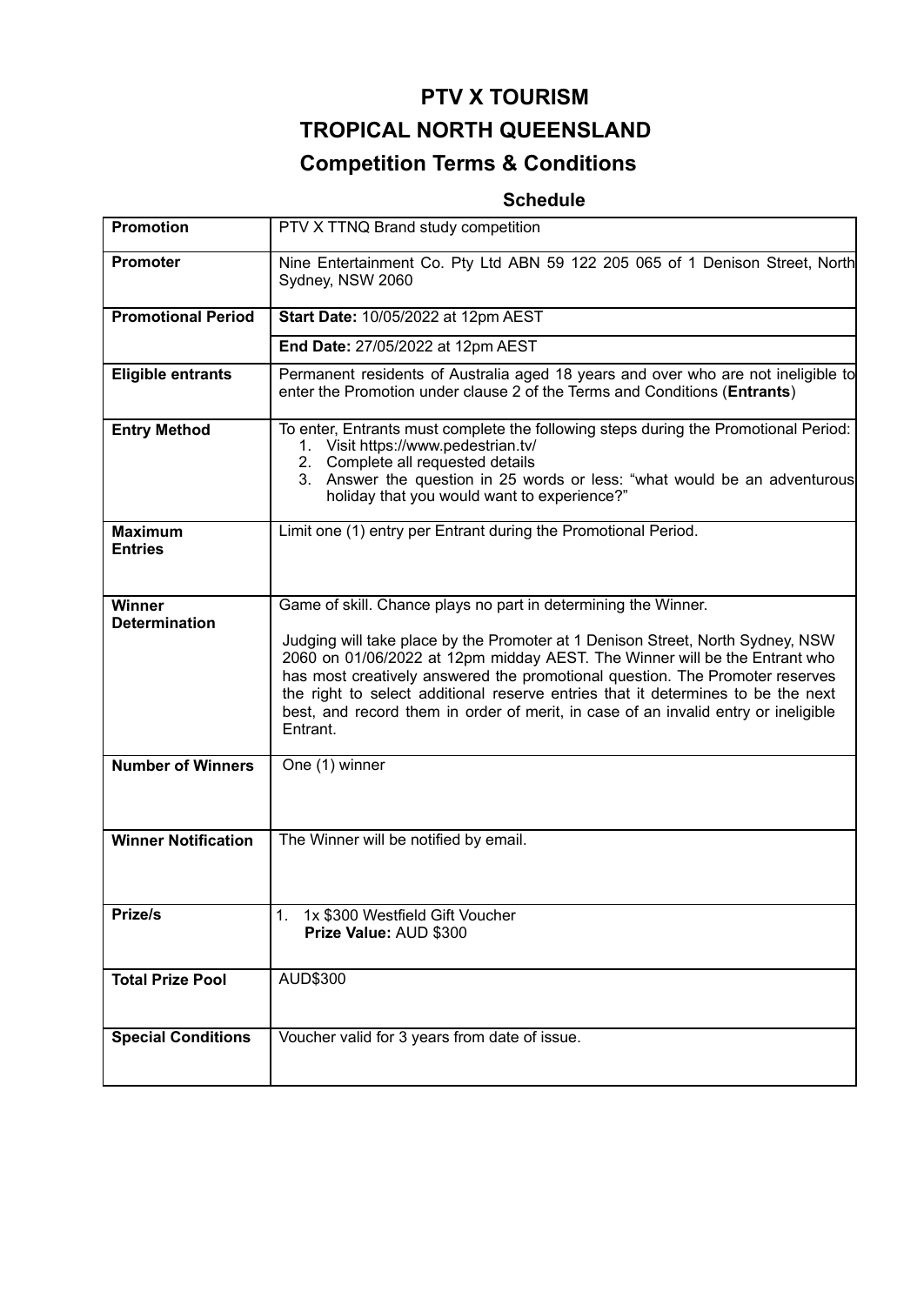# **Terms and Conditions**

# **Entry into the Promotion**

- 1 The Schedule above and all other entry instructions and prize information published by the Promoter form part of these Terms and Conditions. Each Entrant agrees and acknowledges that they have read these Terms and Conditions (and Schedule) and that entry into the Promotion constitutes acceptance of these Terms and Conditions (and Schedule). All capitalised terms used in these Terms and Conditions have the meaning given in the Schedule, unless stated or as the context otherwise provides.
- 2 Entry is not open to:
	- a) directors, management, employees, officers and contractors of:
		- i. the Promoter,
		- ii. any related bodies corporate of the Promoter and the Prize Supplier/s, and
		- iii. the agencies and companies associated with the Promoter or the Promotion; and
	- b) a spouse, de facto spouse, partner, guardian, parent, child or sibling (whether natural or by marriage or adoption) of any person set out in clause 2a).
- 3 Entries must be received by the Promoter during the Promotional Period. All entries are deemed to be received at the time of receipt by the Promoter, not the time of transmission by the Entrant. Records of the Promoter and its agencies are final and conclusive as to the time of receipt.
- 4 Entrants may submit entries up to the Maximum Entries. If multiple entries are permitted, each entry must be submitted separately and each answer to the promotional question (if applicable) must be unique.
- 5 Any and all entries that are made using any automated entry means, computer entry service or any other mechanical or electronic means that allows an individual to automatically enter repeatedly are invalid and will be rejected by the Promoter.
- 6 Entry into the Promotion via social media, promotional website or email is free. However, any costs associated with accessing the relevant social media platform, promotional website or email service are the responsibility of each Entrant and dependent on the internet service provider used.
- 7 All entries to the Promotion may be subject to verification by the Promoter. Entrants must, within seven (7) days of being asked and at the Promoter's cost, allow the Promoter to inspect and copy any documents that the Promoter may request establishing eligibility to enter the Promotion, including but not limited to receipts, evidence of age, residence and identity. The Promoter may decide in its sole discretion which documents are considered suitable for establishing eligibility to enter or win. If a Winner cannot provide suitable proof of eligibility to the Promoter's satisfaction, they forfeit their Prize in whole and no substitute or compensation will be offered.
- 8 The Promoter may, at its absolute discretion, declare any or all entries made by an Entrant to be invalid if the Entrant:
	- a) fails to establish their entitlement to win the Promotion to the Promoter's satisfaction; or
	- b) fails to produce items as required by these Terms and Conditions or produces items that appear to be illegible, stolen, forged, reconstructed, altered, incomplete or tampered with in any way; or
	- c) appears, to the Promoter, to have tampered with, or benefited from tampering with, the entry process; or
	- d) has submitted an entry that is not in accordance with these Terms and Conditions; or
	- e) has, in the opinion of the Promoter, engaged in conduct in entering the Promotion which is fraudulent, misleading, deceptive or generally damaging to the goodwill or reputation of the Promotion or Promoter.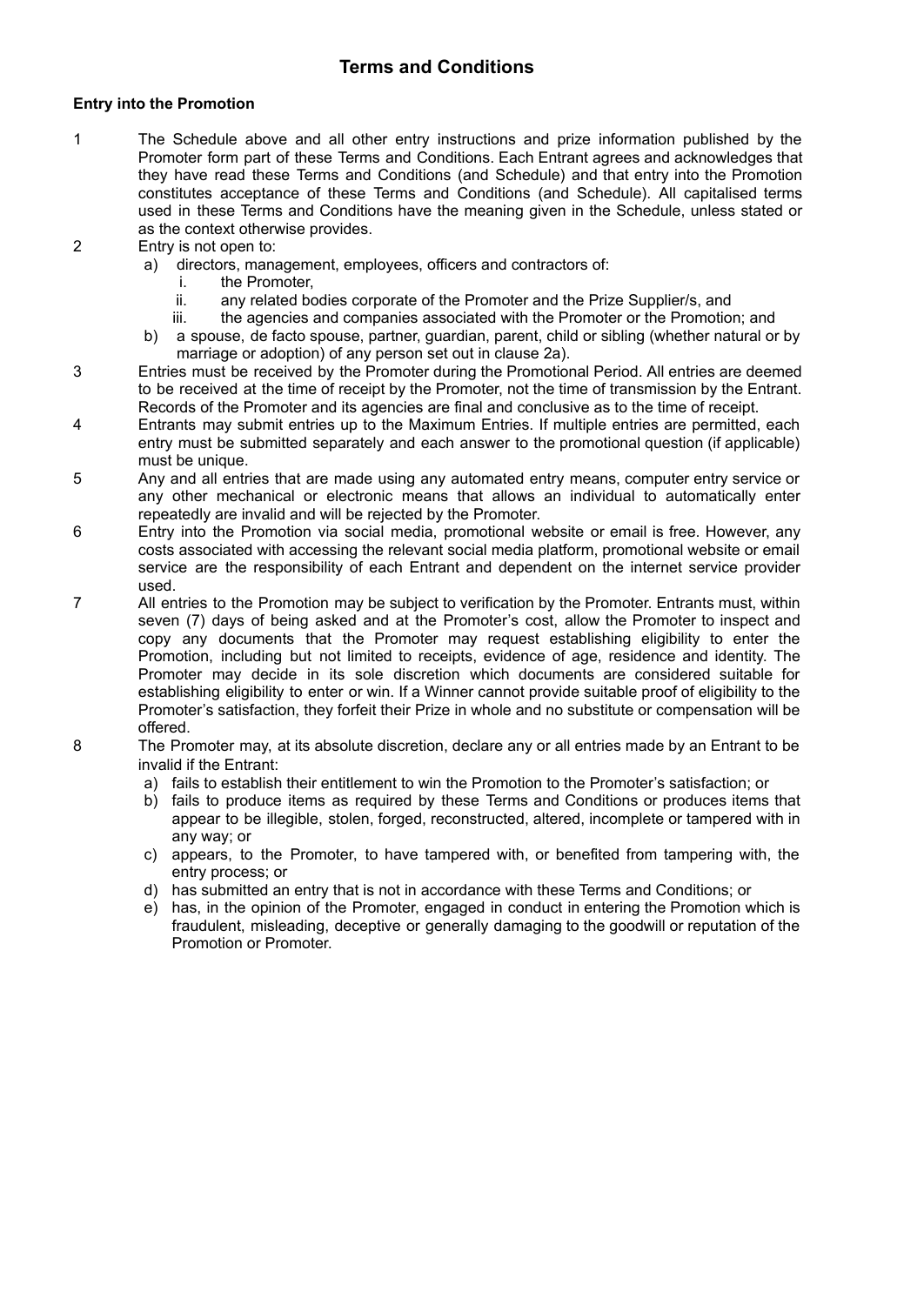# **Entry material**

- 9 Entries must be submitted in accordance with the Entry Method and must not be: incomplete; incomprehensible; unlawful or capable of violating any law or giving rise to a civil action; obscene; defamatory or libellous; threatening or harassing; pornographic or contain nudity; hateful; offensive; incite or be capable of encouraging conduct that would be considered a criminal offence; and in violation of the terms and conditions of the relevant social media platform used to enter the Promotion.
- 10 Entrants warrant that their entry is their own original work, it is not copied in any manner from any other work, and it does not infringe the copyright, moral rights, trade mark rights or any other rights of any third party.
- 11 All entries immediately become and remain the property of the Promoter. The Promoter reserves the right to use, reproduce, distribute, prepare derivative works of and display the entry material (and authorise others to do the same) for the purposes of conducting and promoting the Promotion, awarding the Prize and advertising and marketing the Promoter or the Promotion and/or future promotions on all media now known or later devised, in perpetuity.
- 12 By entering the Promotion, Entrants consent to any use of their entry by the Promoter which may otherwise infringe an Entrant's moral rights in the entry material, including (without limitation), exercising any of the rights in the entry material without identifying the Entrant, and using the entry material in any way that the Promoter sees fit, even if it results in derogatory treatment of the entry material (as defined in the *Copyright Act1968* (Cth)).
- 13 Each Entrant warrants that:
	- a) they have the full power and capacity to grant the rights, warranties and consents set out in these Terms and Conditions;
	- b) they will fully indemnify the Promoter against any loss or damage suffered by the Promoter: i. if any of the warranties given by the Entrant are false;
		- ii. as a result of any breach of clauses 9 and 10 of these Terms and Conditions by the Entrant; and
	- c) they have express consent from each person appearing in the entry material (or if a person appearing in the entry material is under the age of 18 from that person's parent or legal guardian) and the owner of any private property (including any items, objects or real property) appearing in the entry material.

#### **Winners**

- 14 The Number of Winners will be determined from all valid and eligible entries received during the Promotional Period in accordance with the Winner Determination. The Winner/s will receive the Prize/s.
- 15 The Winner/s will be notified in accordance with the Winner Notification.
- 16 All reasonable attempts will be made to contact the Winner/s. Subject, where relevant, to any direction given under the relevant State/Territory permit regulations, if a Prize is forfeited for any reason that Prize will be awarded to the next best entry.

#### **General prize terms**

- 17 All Prize values are correct and based on the recommended retail value at the Start Date of the Promotion.
- 18 If a Prize or any part of a Prize is unavailable for any reason, the Promoter will, in its absolute discretion, substitute the Prize with another item of no lesser retail value.
- 19 Unless expressly stated as being included in the Prize/s, all other costs and expenses associated with taking the Prize/s become the responsibility of Winner/s including but not limited to all incidental and ancillary costs incurred by Winner/s as a direct or indirect result of taking the Prize.
- 20 Prizes cannot be refunded or exchanged and, except as expressly permitted by these Terms and Conditions, cannot be taken as a monetary payment.
- 21 Prizes may be transferred at the Promoter's sole discretion. If the Promoter exercises its discretion to allow a Winner to transfer their Prize, the transfer will be on the condition that the transferee accepts these Terms and Conditions and the Promoter may require such acceptance in writing at its absolute discretion.
- 22 Prizes may not, without the prior written consent of the Promoter, be resold or offered for resale at a premium (including via online auction sites) or used for advertising, promotion or other commercial purposes (including competitions and trade promotions) or to enhance the demand for other goods or services. If a Prize is sold or used in breach of this condition, the Promoter may, in its absolute discretion, withdraw the Prize. Where a Prize has been withdrawn in accordance with this clause, no refund, substitute or compensation will be offered.
- 23 Winner/s should seek independent financial advice at the Winner's sole expense regarding any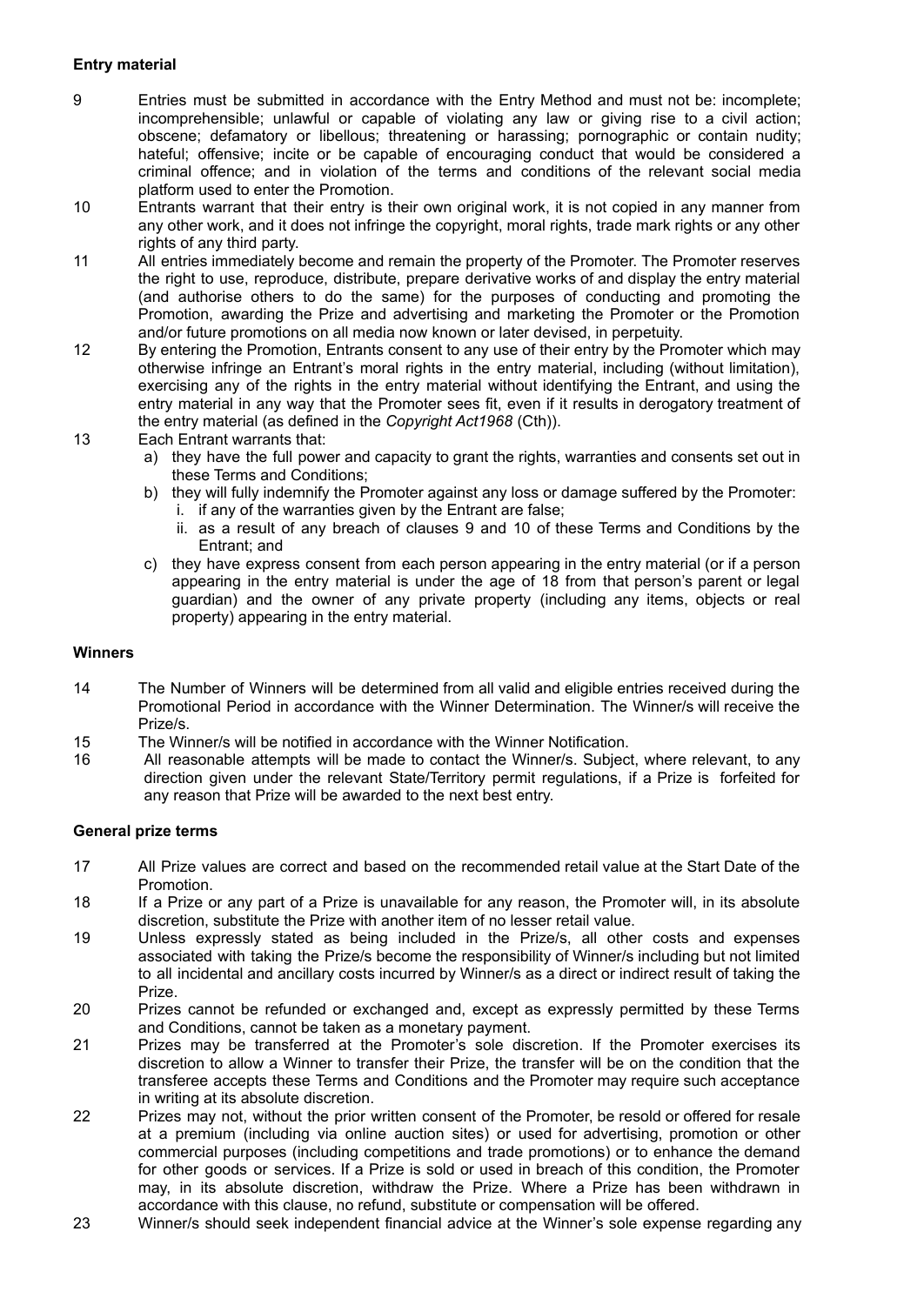tax implications relating to the Prize/s or acceptance of the Prize/s.

- 24 Prizes cannot be used in conjunction with any other discounts or special offers.
- 25 Each Prize will be awarded to the person named in the winning entry as judged in accordance with the Winner Determination.
- 26 Each Prize will be awarded in the Promoter's sole discretion. The Promoter may invalidate any prize claim where the Winner has breached these Terms and Conditions or otherwise failed to comply with any requirement under these Terms and Conditions.
- 27 It is a condition of accepting the Prize/s that the Winner/s and their guest/s must sign a legal release or releases in a form determined by the Promoter in its absolute discretion.
- 28 Voucher prizes are only valid for the period as advised by the Promoter and can only be redeemed in accordance with the Prize issuer's terms and conditions including the Special Conditions.

### **Publicity**

- 29 By accepting a Prize, Winner/s agree that:
	- a) if requested by the Promoter, the Winner/s will:
		- i. provide comments about the Promotion and/or a photo or audio-visual clip of themselves; and
		- ii. participate in any promotional activity in connection with the Promotion or the Prize;
	- b) the Promoter may use their name, image, comments, photographs or audio-visual clips (**Materials**) for publicity and promotional purposes in any form of media, without reference or compensation to the Winner/s or any other person;
	- c) the Promoter may use, reproduce, edit and communicate to the public the Materials at any time in any form of media;
	- d) the Promoter may license, authorise or otherwise transfer the rights in the Materials to others to do the same; and
	- e) the Winner/s unconditionally and irrevocably consent to any act or omission that would otherwise infringe any of their moral rights in the Materials and waive all moral rights in the Materials.

# **Use of social media**

- 30 The following terms apply to the extent that the Promotion is conducted on, advertised or promoted on a social media platform owned by a third party (**Platform Operator**):
	- a) each Entrant acknowledges and agrees that the Promotion is in no way sponsored, endorsed or administered by, or associated with, any Platform Operator.
	- b) each Entrant releases each Platform Operator and its associated companies from all liabilities arising in respect of the Promotion;
	- c) to the extent relevant to the Promotion, the Promoter agrees and each Entrant must agree to adhere to the prevailing terms and conditions of each Platform Operator;
	- d) Entrants understand that they are providing their information to the Promoter and not to the Platform Operator;
	- e) Entrants are solely responsible and liable for any content or information they transmit to other users of the Platform Operator; and
	- f) any questions, comments or complaints about the Promotion must be directed to the Promoter not the Platform Operator.

## **Limitation of liability**

- 31 Nothing in these Terms and Conditions limits, excludes or modifies or purports to limit, exclude or modify the statutory consumer guarantees as provided under the *Competition and Consumer Act 2010*, as well as any other implied warranties under the *Australian Securities and Investments Commission Act 2001* or similar State and Territory consumer protection laws (**Non-Excludable Guarantees**). Except for any liability that cannot by law be excluded, including the Non-Excludable Guarantees, the Promoter, its associated agencies and companies and those agencies and companies associated with or involved in the Promotion (including each of their respective directors, officers, employees, servants, contractors and agents past and present) exclude all liability (including negligence), for any personal injury or death; or any loss or damage; whether direct, indirect, special or consequential (including loss of opportunity and loss of profit), arising in any way out of the Promotion or the Prize/s.
- 32 Except for any liability that cannot by law be excluded, including the Non-Excludable Guarantees, the Promoter, its associated agencies and companies and those agencies and companies associated with or involved in the Promotion (including each of their respective directors, officers, employees, servants, contractors and agents past and present) is not